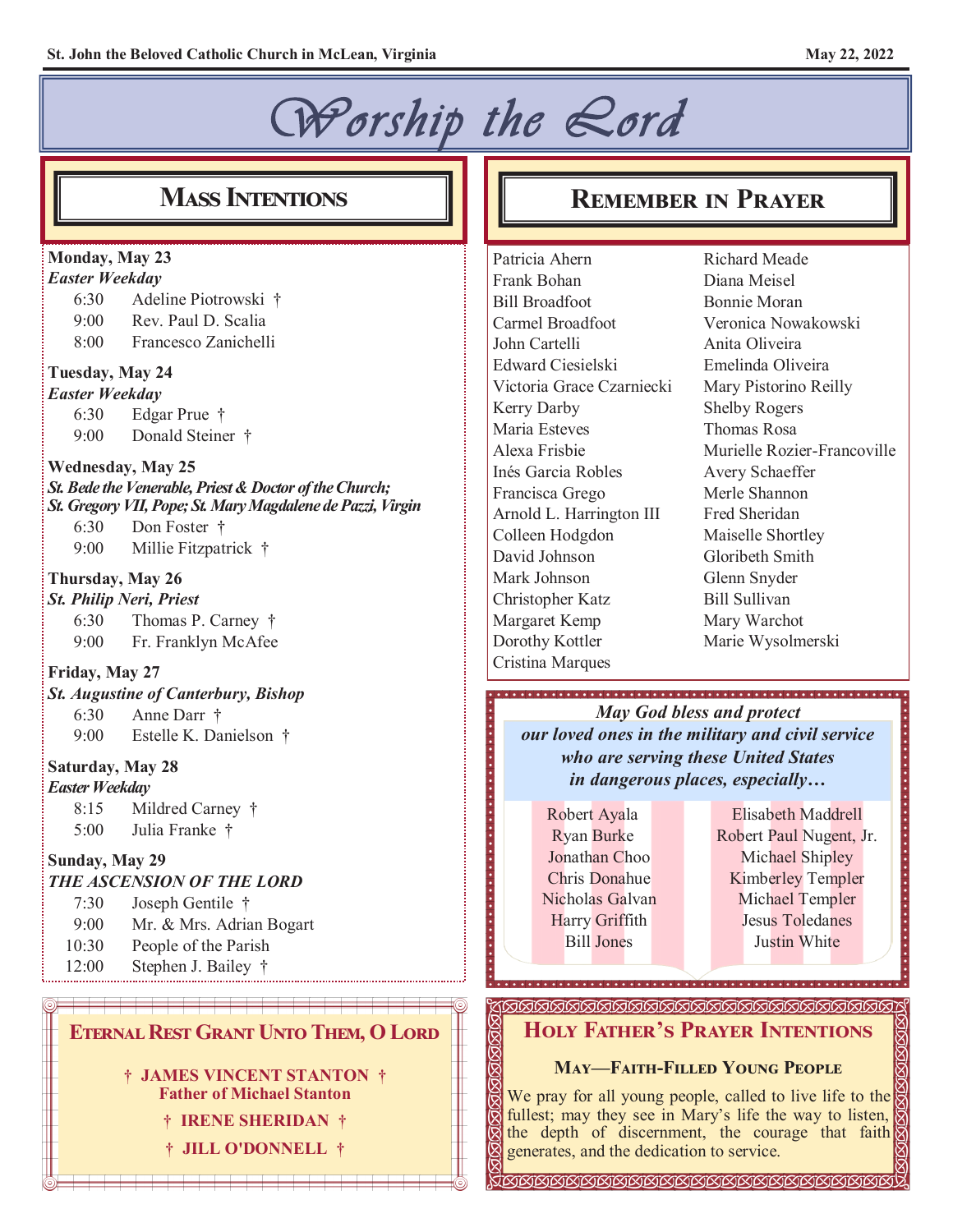# *Learn the Faith*

# **In Testimonium…**

#### **22 May 2022**

*Ordinary Form Extraordinary Form* **Acts 15,1-2.22-29 James 1,22-27 Psalm 67,2-3.5.6.8 Psalm 118,27 Revelation 21,10-14.22-23 John 16,28 John 14,23-29 John 16,5-14**

**Sixth Sunday of Easter Fifth Sunday after Easter**

#### **An excerpt from "The Sadness of Christ" by St. Thomas More written by him in Tower of London as he awaited execution.**

And out of all doubt most true is the old said saw, that the outward behaviour and continuance is a plain express mirror or image of the mind, inasmuch as by the eyes, by the cheeks, by the eyelids, by the brows, by the hands, by the feet, and finally by the gesture of the whole body, right well appeareth how madly and fondly the mind is set and disposed. For as we little pass how small devotion of heart we come to pray withal, so do we little pass also how undevoutly we go forward therein. And albeit we would have it seem that on the holy days we go more gorgeously apparelled than at other times only for the honour of God, yet the negligent fashion that we use a great many of us, in the time of our prayer, doth sufficiently declare (be we never so loath to have it so known and apparent to the world), that we do it altogether of a peevish worldly pride. So carelessly do we even in the church somewhiles solemnly jet to and fro, and other whiles fair and softly set us down again. And if it hap us to kneel, then either do we kneel upon the one knee, and lean upon the other, or else will we have a cushion laid under them both, yea and sometime (namely if we be anything nice and fine) we call for a cushion to bear up our elbows too, and so like an old rotten ruinous house, we be fain therewith to be stayed and underpropped. And then further do we every way discover, how far wide our mind is wandering from God. We claw our head, we pare our nails, we pick our nose and say therewhiles one thing for another, since what is said or what is unsaid both having clean forgotten, we be fain at all adventures to aim what we have more to say. Be we not ashamed, thus madly demeaning ourselves both secretly in our heart, and also in our doings openly, in such wise to sue for succour unto God, being in so great danger as we be; and in such wise to pray for pardon of so many horrible offences; and over that in such wise to desire him to preserve us from perpetual damnation? So that this one offence so unreverently to approach to the high majesty of God, all had we never offended him before, were yet alone well worthy to be punished with a thousand endless deaths.

*Lord, give us the grace to love you as you deserve!*

Rev. Christopher J. Pollard



#### **Calendar Updates**

- May 22 The Drama Club production of, *Annie Kids*, 3:00 PM
- MAY 25 EVENING WITH THE ARTS ART SHOW, CHOIR Concert, & 8th Grade Shakespeare Play, 6:30 PM

May 27 Last Day of School for Preschool & Pre-K May 30 NO SCHOOL Memorial Day

### **Check out our Summer Camp Offerings! [https://stjohnacademy.org/summer](https://stjohnacademy.org/summer-camp/)-camp/**

#### **Camp Highlight of the Week: Kayak Camp**

June 20-24, full-day session, (rising 6th - 8th) \$650 JUNE 27-JULY 1, FULL-DAY SESSION, (RISING 4TH-5TH) \$650



#### **Camp Veritas** *July 24-30, 2022*

Youth entering 7th-9th grades are invited to have fun with other Catholic young people while getting to know Christ as their best friend. Daily activities include Laser Tag, swimming, paddle boats, soccer, volleyball and more! Registration is \$450/Camper, Volunteers are Free. Check out www.campveritas.org or contact mjacobeen@stjohncatholicmclean.org for more info.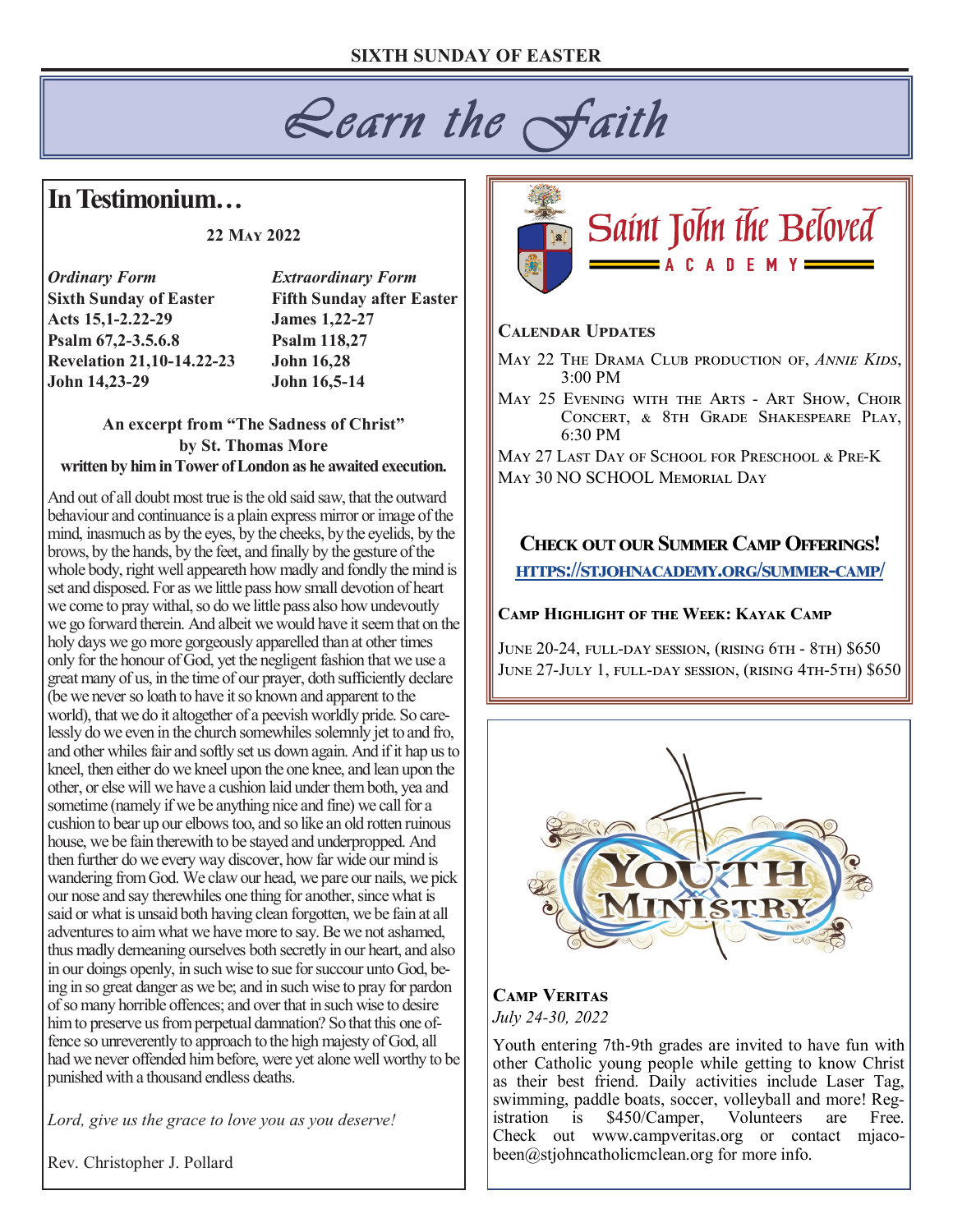



# **DIOCESE OF ARLINGTON NEWS**

#### **2022 Bishop's Lenten Appeal Begins!**



The 2022 BLA mailing was recently sent to parishioners. The theme this year is "Do this in remembrance of me." After reflecting upon the blessings God has given you, please prayerfully consider a pledge. The BLA funds programs and ministries that serve thousands of people in our diocese. Through the inspiration of

the BLA theme, let us remember the tender nature of Christ as together we give of ourselves to others. You make a gift at: www.arlingtondiocese.org or scan the QR code.

#### **Office of Marriage, Family, and Respect Life**

*Praise and Worship for Healing and Conversion in Families* Join us on June 14 at St. Leo the Great in Fairfax from 7:30 -8:30 p.m. This Holy Hour will be led by Fr. Edouard Guilloux and will feature music by Kenny Kohlhaas. The Sacrament of Reconciliation will be available. Please come to unite in intercession for conversion and healing in families, including all affected by abortion. The livestream link and more information is at: www.arlingtondiocese.org/ healingandconversion

*Entering Canaan: Day of Prayer & Healing for Women* Post-Abortion Healing Retreats for Women in English and Spanish: An Entering Canaan Day of Prayer and Healing on October 15, 2022. Come begin your healing journey and experience God's hope and mercy. You are not alone. There is hope. There is healing. For more information and confidential registration, please contact Project Rachel Ministry info@helpafterabortion.org or (703) 841-2504.

### **From the Office of Vocations**

#### *Sixth Sunday of Easter - May 22, 2022*

"Whoever loves me will keep my word." Are you called to bring the word of Christ to his flock? Write: [michael.isenberg@arlingtondiocese.org.](mailto:michael.isenberg@arlingtondiocese.org) or call (703) 841-2514

#### *Eight Seminarians to be Ordained Priests!*

On June 4, 2022, Bishop Burbidge will ordain eight deacon seminarians to the priesthood: Deacons Philip Briggs, Peter Clem, John O'Farrell, Mauricio Portillo, Robert Renner, Daniel Reuwer, Daniel Rice and Peter St. George. The Mass will be at the Cathedral of St. Thomas More at 11 a.m. and will be livestreamed. Visit www.ArlingtonDiocese.org/Ordinations to learn more about these men, what led them to seminary, and about the ordination events. Pray for our future priests!



#### **ST. JOHN THE BELOVED PARISH NEWS**

#### **Thrift Shop Schedule**

Thanks to our many wonderful volunteers, we are happy to report our new schedule for the Thrift Shop here at St. John the Beloved is as follows: the Shop will be open Fridays and Saturdays through the end of June. The hours are 11AM – 2PM. We are accepting donations Monday and Wednesday, 11AM – 2PM. Our current Summer plan includes both prepping for Fall and Christmas as well as revamping the shop. We have a great need for volunteers all days. Volunteers have enabled us to open. God bless them! Looking forward, we would like to expand the number of days to 5 (pre-CoVid schedule). Please call us if you can give us 3 hours once a month. Our number is (703)356- 7420. We need you now.

#### **A Crown for Our King?**

Do you have a devotion to the Sacred Heart? Though we have a crown of thorns for penitential seasons, we currently do not have a high-quality regal crown for Him to wear during the months of June and November. Vintage or new, it will be hard to reach without a step stool. If you'd like to help hunt and acquire a nice metal one for the statue in the vestibule, please contact the Sacristan. Vive Jésus! Long Live Jesus!

#### **Linens Volunteers Needed**

A few more volunteers are needed for the Sacred Linens Team. The linens, which sometime contain particles of Our Lord, are reverently purified and then laundered/ironed once a week. The schedule rotates among the members, one person per week. If you would like join the team, please contact the sacristan either directly or via the front office.

#### **Faith Direct**

Please consider joining the many parishioners who have already enrolled in Faith Direct for automated giving to the Parish. Faith Direct is a secure and convenient way to make online donations to the parish. This online giving is not only easy and convenient for you, but also is easier for our front office staff to process. Sign up today with Faith Direct at 866-507-8757 or go to www.faithdirect.net. Our Parish ID is VA77.\

#### **Bulletin Blurb Requests**

Please send all announcements to be considered for publication in the bulletin to Celina Schneider at Bulletin@stjohncatholicmclean.org.